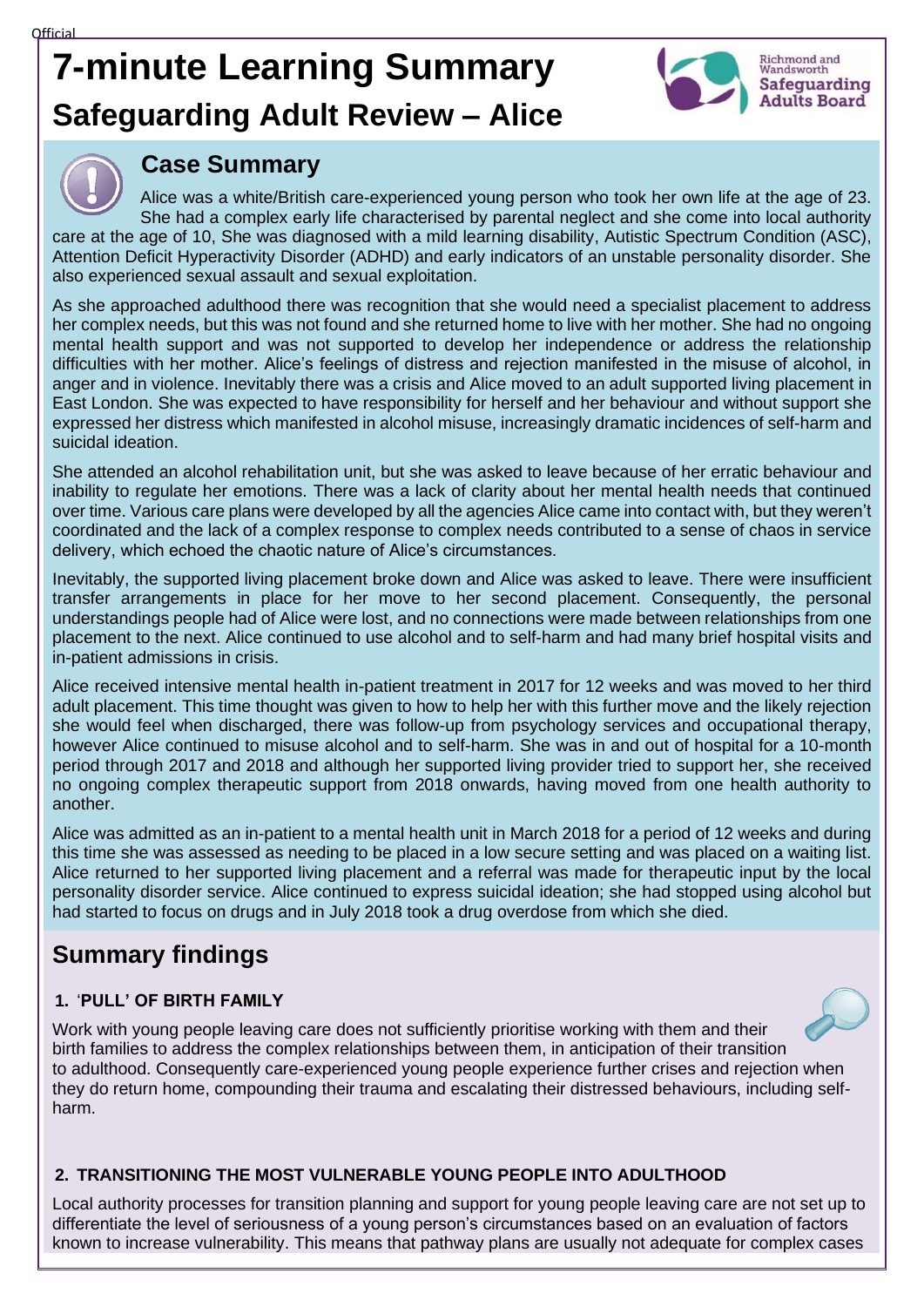**Official** 

where the young person needs a coherent, integrated plan across a range of adult services. Consequently the most vulnerable young people are catapulted into adulthood with a range of disparate and ineffective care plans across agencies that do not address the seriousness of their circumstances.

#### **3. CLINICAL OWNERSHIP, PSYCHOLOGICAL FORMULATIONS AND THERAPEUTIC CARE PLANS**

For young people with diagnoses of autism and co-occurring conditions, including emerging personality disorder, whose distressed behaviours of concern manifest in drug misuse, self-harm and attempts to take their own lives, there is often a mismatch between the seriousness of their situation, and the response from mental health services. This leaves young people without any experience of being understood and unqualified supported living staff trying but failing to provide the necessary support for young people who have a history of neglect, abuse and/or, exploitation and crises-driven responses by services.

#### **4. VICTIM BLAMING**

The absence of functioning local authority leaving care processes for complex cases and/or effective mental health interventions creates fertile ground for victim blaming that sees young people with unregulated emotional behaviour, including violence to others and property, drug and alcohol misuse and concerted selfharm, held individually accountable for their behaviours. This risks inadvertently blaming the young people when a trauma-informed approach that acknowledges the young person's history is more appropriate. It creates the conditions where self-harm and increasingly determined efforts to take their own lives become normalised.

#### **5. CREATING STABILITY AND IDENTITY DESPITE REACTIVE SERVICES.**

For extremely vulnerable young care leavers who experience a pattern of reactive, crisis-led responses, which do not necessarily recognise or meet their needs as vulnerable people, there are inadequate mechanisms to forge continuity in relationships over time. This deeps the young person's sense of being continually rejected, of being unlovable and of being totally alone. It makes it less likely that a holistic life story is pulled together over time that travels with the young person or that the young person is helped to build a non-professional support network, including identifying a person beyond their parent(s) who could be more permanent for them.

### **Lessons**



- 1. Betrayal of the parental role to love, care and meet the needs of children creates attachment and relationship difficulties and cause changes in the brain architecture which can lead to mental health difficulties and struggles with everyday life in adulthood. In order for this sense of identity or belonging to be addressed and outcomes improved, it is important that when a child is in the care of the local authority, work is undertaken to ensure that *family and parental relationships are healed* and wider family and friendship links are maintained. Care leavers need to be enabled to maintain links with the past and connect together their life story.
- 2. The effectiveness of making a positive transitions to adulthood include factors such as the quality of the care provided, the stability of the placements and caregivers, access to appropriate services to address trauma, mental health and disability. The most vulnerable young people leaving care need *therapeutic care placements* that actively develop emotional wellbeing, address psychological trauma and help them develop resilient and positive relationships.
- 3. Young people leaving care are more likely to have poor educational outcomes, be unemployed, in contact with criminal justice processes, have poor housing/inappropriate care placements/be homeless and not have access to support for impaired mental health. The likelihood of these negative outcomes is connected to the level and extent of the harm they experienced and the context in which they grew up. Young people with complex needs (including disability, Autistic Spectrum Conditions and poor mental health) will need *more support* to make the transition successfully.
- 4. Care experienced young people feel marginalised, stigmatised and questioning their own self-worth. When young people with complex needs, come into contact with adult services, there is a danger that these childhood risk factors get lost and there is a focus on the individual and they are blamed for their failure to negotiate the transition to adulthood. Care-experienced young people with complex needs and traumatic backgrounds should have *comprehensive and multi-faceted and coordinated care plans, with one key professional consistently overseeing them*.